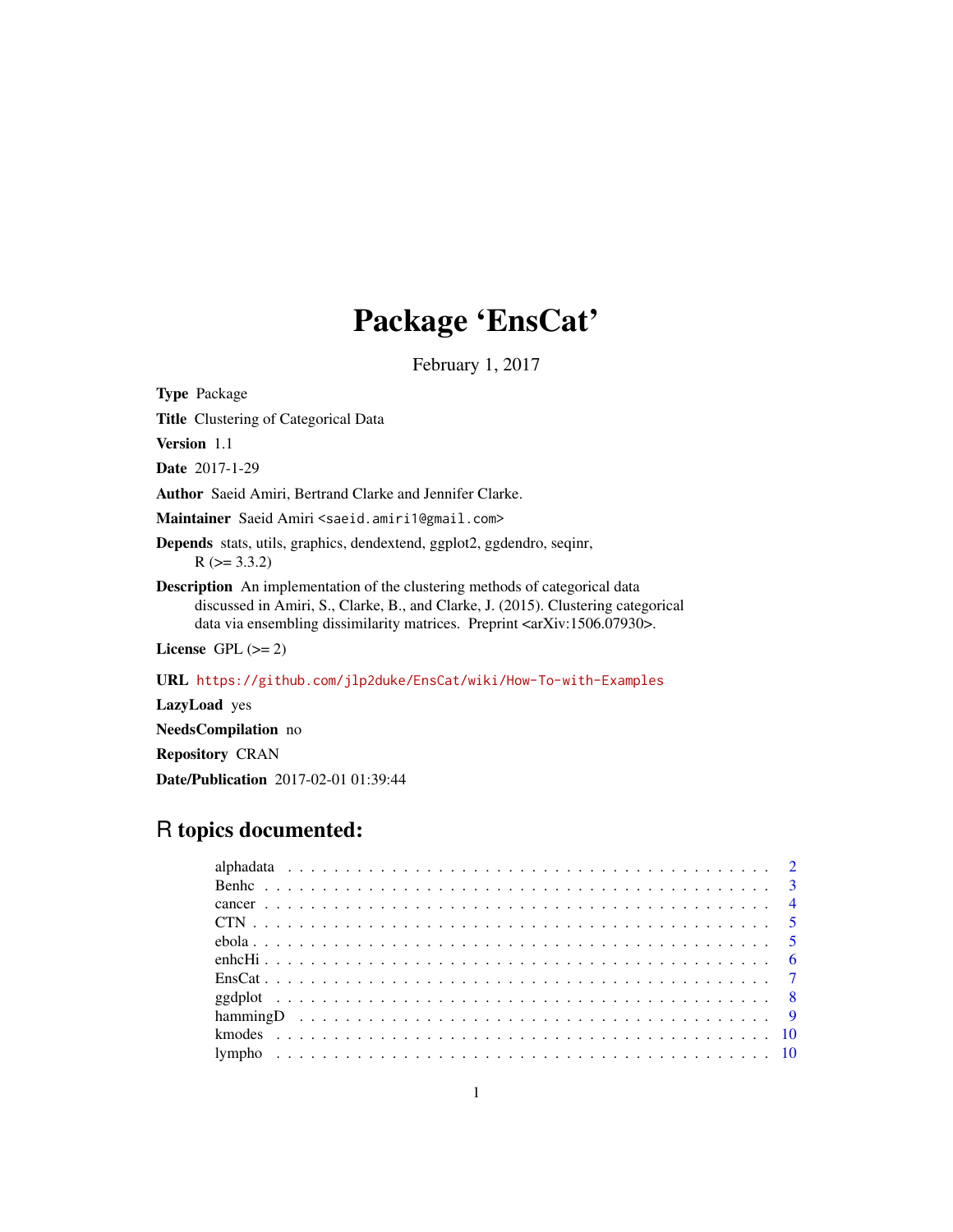#### <span id="page-1-0"></span>2 alphadata and 2 alphadata and 2 alphadata and 2 alphadata and 2 alphadata and 2 alphadata and 2 alphadata and 2 alphadata and 2 alphadata and 2 alphadata and 2 alphadata and 2 alphadata and 2 alphadata and 2 alphadata an

| Index |                 | 18 |
|-------|-----------------|----|
|       |                 |    |
|       |                 |    |
|       |                 |    |
|       |                 |    |
|       | $rhabdodata 12$ |    |
|       |                 |    |

<span id="page-1-1"></span>

alphadata *Alphaherpesvirinae virus genome sequence data*

#### **Description**

A dataset consisting of whole genome sequences for viruses from the family Alphaherpesvirinae

#### Usage

data("alphadata")

#### Format

This dataset is a matrix of dimension 98x359883 that represents the sequences of 98 viral genomes from the subfamily Alphaherpesvirinae.

#### Details

This data includes whole genome sequences of viruses belonging to the subfamily Alphaherpesvirinae. Alphaherpesvirinae is a subfamily of the Herpesviridae family of viruses that cause diseases in humans and animals. The data is downloaded from ViPR, <http://www.viprbrc.org>, and are aligned using "MAFFT", see Katoh et a. (2013), and saved in "alphadata". Alphaherpesvirinae has five genera: Iltovirus (IIt), Mardivirus (Mar), Scutavirus, Simplexvirus (Sim), and Vari-cellovirus (Var). The viruses were collected from different hosts, namely, human, monkey, chicken, turkey, duck, cow, bat, equidae, boar, cat, amazona oratrix (denoted hum, mon, chi, tur, duc, cow, bat, equ, boa, cat, aor). The codes in the example show the labels.

#### References

Katoh, K., and D.M. Standley (2013). MAFFT multiple sequence alignment software version 7: improvements in performance and usability. Molecular biology and evolution, 30(4), 772-780.

Pickett, BE et al. (2012). ViPR: an open bioinformatics database and analysis resource for virology research. Nucleic Acids Research 40: D593-8.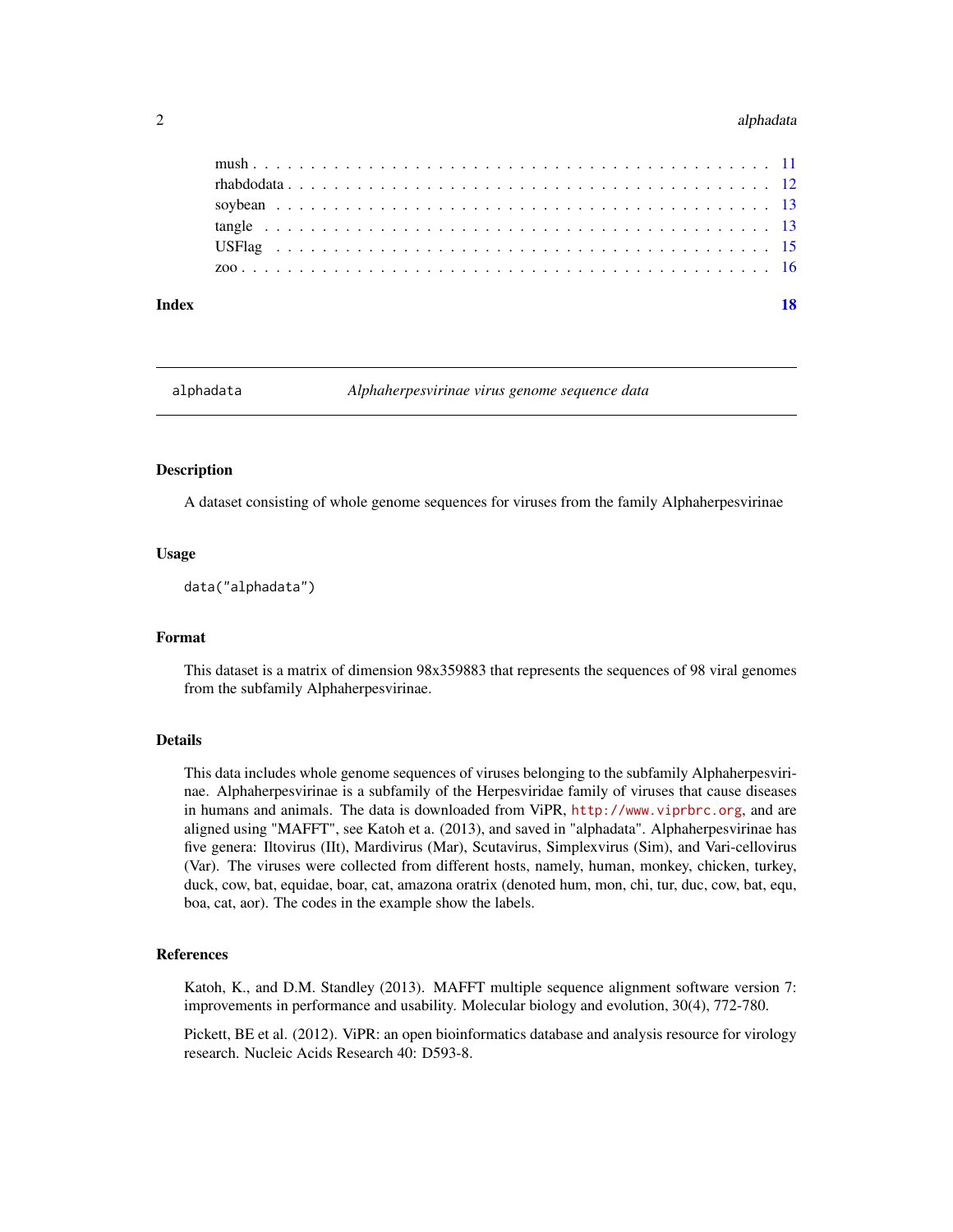#### <span id="page-2-0"></span>Benhc 3

#### Examples

```
### load Alphaherpesvirinae data
#data("alphadata")
### the following codes define the labels of the data by genera and host.
#xlab1<-NULL
#xlab1[1:8]<-"Var-boa";xlab1[9:13]<-"Var-hum";xlab1[14]<-"Var-cat"
#xlab1[15:32]<-"Var-equ";xlab1[33]<-"Var-mon";xlab1[34:40]<-"Var-cow"
#xlab1[41:45]<-"Sim-mon";xlab1[46:47]<-"Sim-mon";xlab1[48:58]<-"Sim-hum"
#xlab1[59]<-"Sim-bat";xlab1[60]<-"Sim-mon";xlab1[61]<-"Mar-tur"
#xlab1[62:71]<-"Mar-chi";xlab1[72:78]<-"Mar-duc";xlab1[79]<-"Ilt-ora";xlab1[80:98]<-"Ilt-chi"
```

| Benhc |       |  | Performs bootstrap ensemble hierarchical clustering for categorical |  |  |
|-------|-------|--|---------------------------------------------------------------------|--|--|
|       | data. |  |                                                                     |  |  |

#### Description

This function performs a bootstrap ensemble hierarchical clustering of categorical data, as described in details below.

#### Usage

Benhc(x, En)

#### Arguments

| $\mathsf{x}$ | A nxp data matrix or data frame; n is the number of observations and p is the<br>number of dimensions. |
|--------------|--------------------------------------------------------------------------------------------------------|
| Fn           | Number of clusterings to include in the ensemble, <i>i.e.</i> , cardinality of the ensem-<br>ble.      |

#### Details

The function 'Benhc' generates a dissimilarity matrix via the bootstrap ensemble. The ensembled dissimilarity matrix is generated using the same procedure as described for the function 'enhc' except that each clustering is based on a bootstrap sample of the data. The number of clusters for each clustering is selected randomly from  $\{2,...,sqrt(n)\}.$ 

#### References

Amiri, S., Clarke, B., and Clarke, J. (2015). Clustering categorical data via ensembling dissimilarity matrices. arXiv preprint arXiv:1506.07930.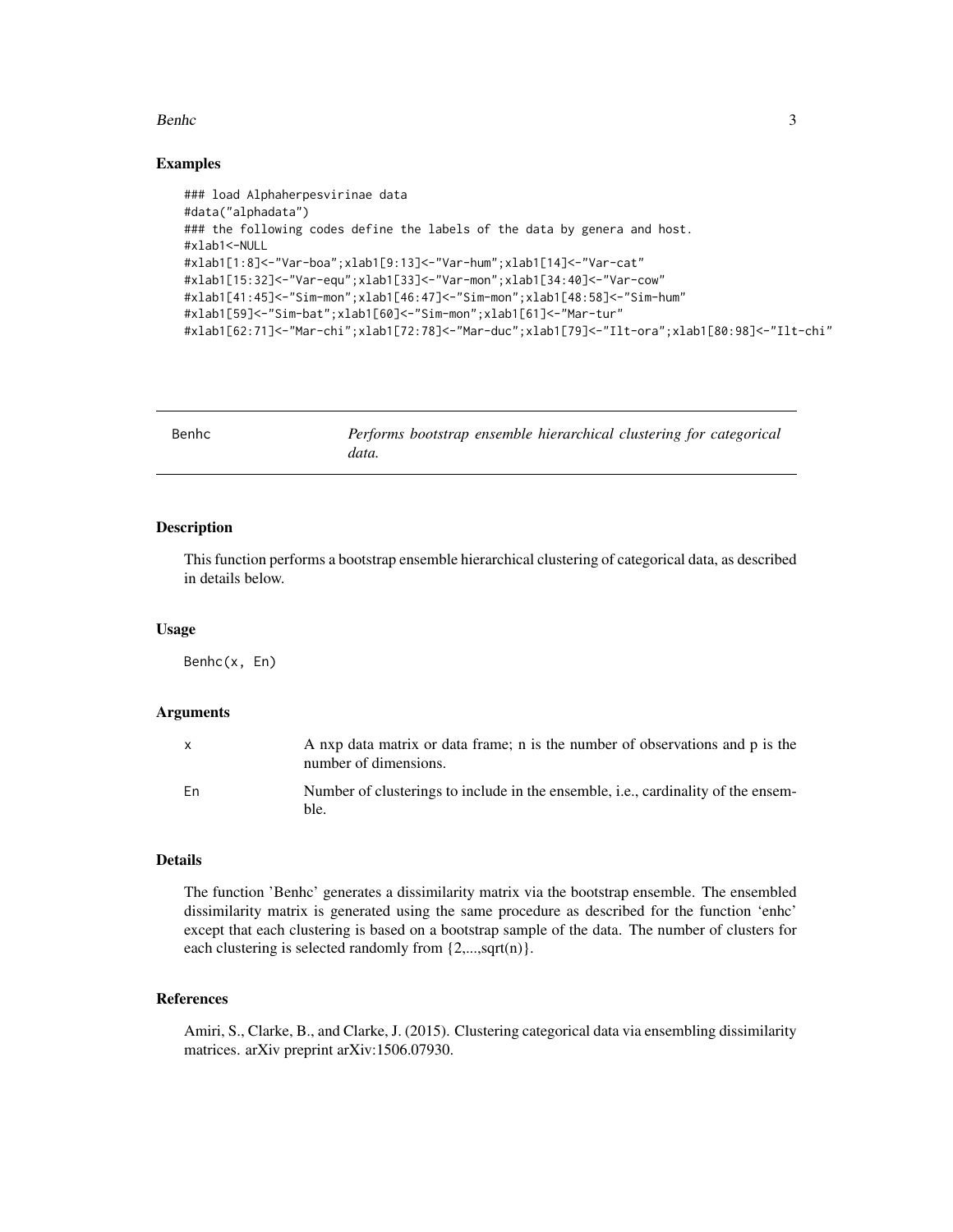4 cancer and  $\alpha$  cancer and  $\alpha$  cancer and  $\alpha$  cancer and  $\alpha$  cancer and  $\alpha$ 

#### Examples

```
#data('zoo')
### zoo includes the zoo data downloaded from UCI
### Machine Learning Repository
### Calculate ensemble dissimilarities with 150 ensemble members
#disten<-Benhc(zoo$obs,En=150)
### This function performs a hierarchical cluster analysis using
### dissimilarities obtained by the ensembling procedure in Benhc
#en<-hclust(disten,method='average')
### A plot of the dendrogram can be generated by
#plot(en,label=zoo$lab)
```
cancer *Primary tumor domain (cancer) data*

#### Description

Classification data set from the UCI Machine Learning Repository

#### Usage

data("cancer")

#### Format

The format of the data is a list with components \$obs and \$lab. "cancer\$obs" includes the observations that are stored as numerical values. "cancer\$lab" contains the labels of the data.

#### Details

A simple classification data set containing 16 attributes with 339 observations. Since the true labels are known, this data can be used to evaluate clustering methods.

#### Source

Lichman, M. (2013). UCI Machine Learning Repository [http://archive.ics.uci.edu/ml]. Irvine, CA: University of California, School of Information and Computer Science.

<https://archive.ics.uci.edu/ml/datasets/Primary+Tumor>

#### Examples

#data(cancer)

<span id="page-3-0"></span>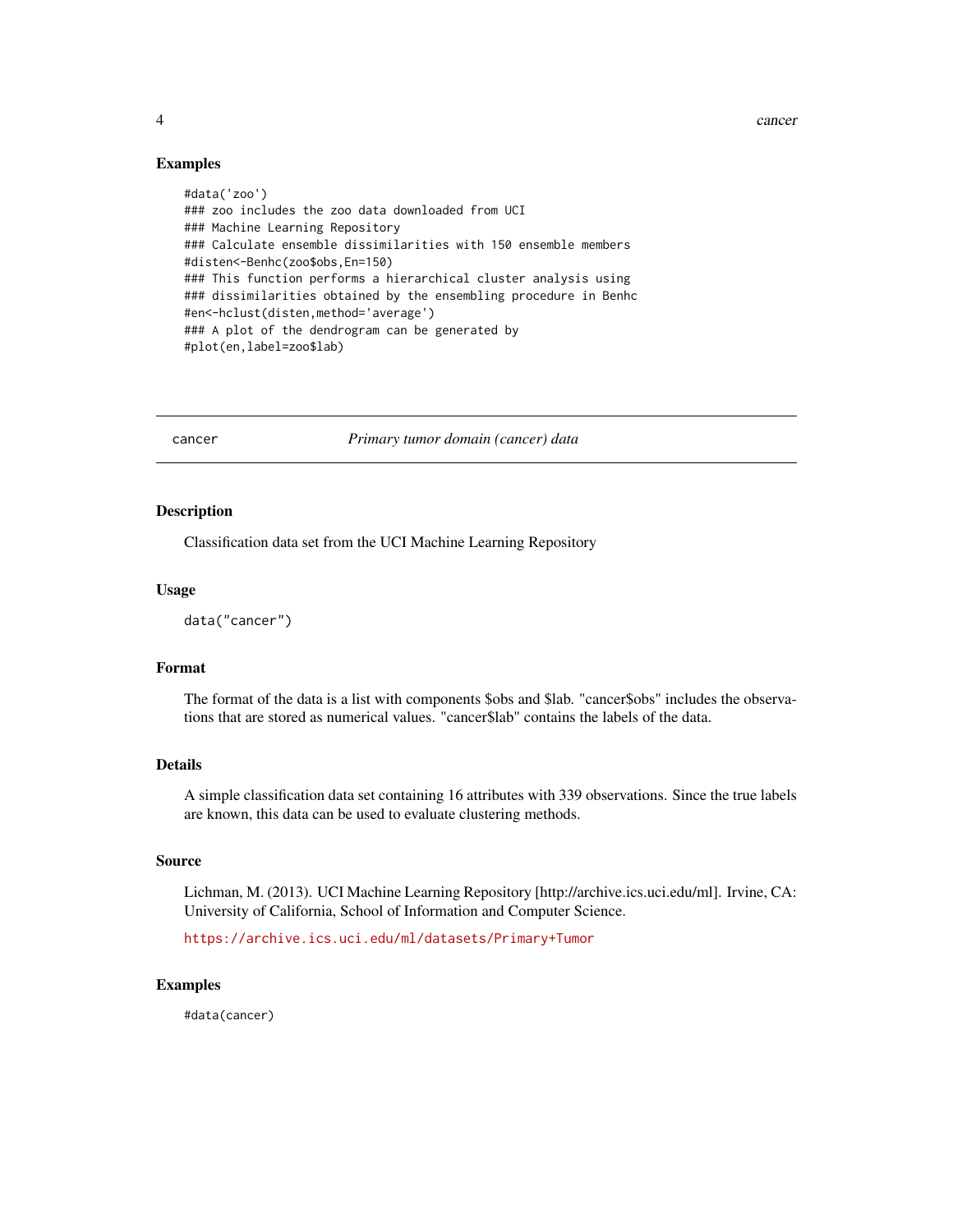<span id="page-4-0"></span>

This function converts genetic data (nucleotides) to numeric data.

#### Usage

 $CTN(x)$ 

#### Arguments

x x should be a dataset in fasta format

#### Details

R is more efficient with numerical data and storage of data via numerical values takes less memory. Genetic data consists of nucleotide data A,T,C,G and are usually saved in Fasta format. After downloading the data from one of the bioinformatics repositories and importing it to R, this function converts the data to numerical values.

#### Examples

### import fasta data to R. ##x.dna0 <- read.fasta("dna.fasta") ### convert data to numerical values ##x.dna<-CTN(x.dna0)

ebola *Ebolavirus genome sequence data*

#### Description

A dataset consisting of whole genome sequences for Ebolavirus from the family Filovirdae.

#### Usage

data("ebola")

#### Format

The format of the data is a list with components \$obs and \$lab. "ebola\$obs" includes the observations that are stored as numerical values. "ebola\$lab" contains the labels of the data.

This ebola\$obs is a matrix of dimension 103x26445 that represents the sequences of 103 viral genomes from the Ebolavirus.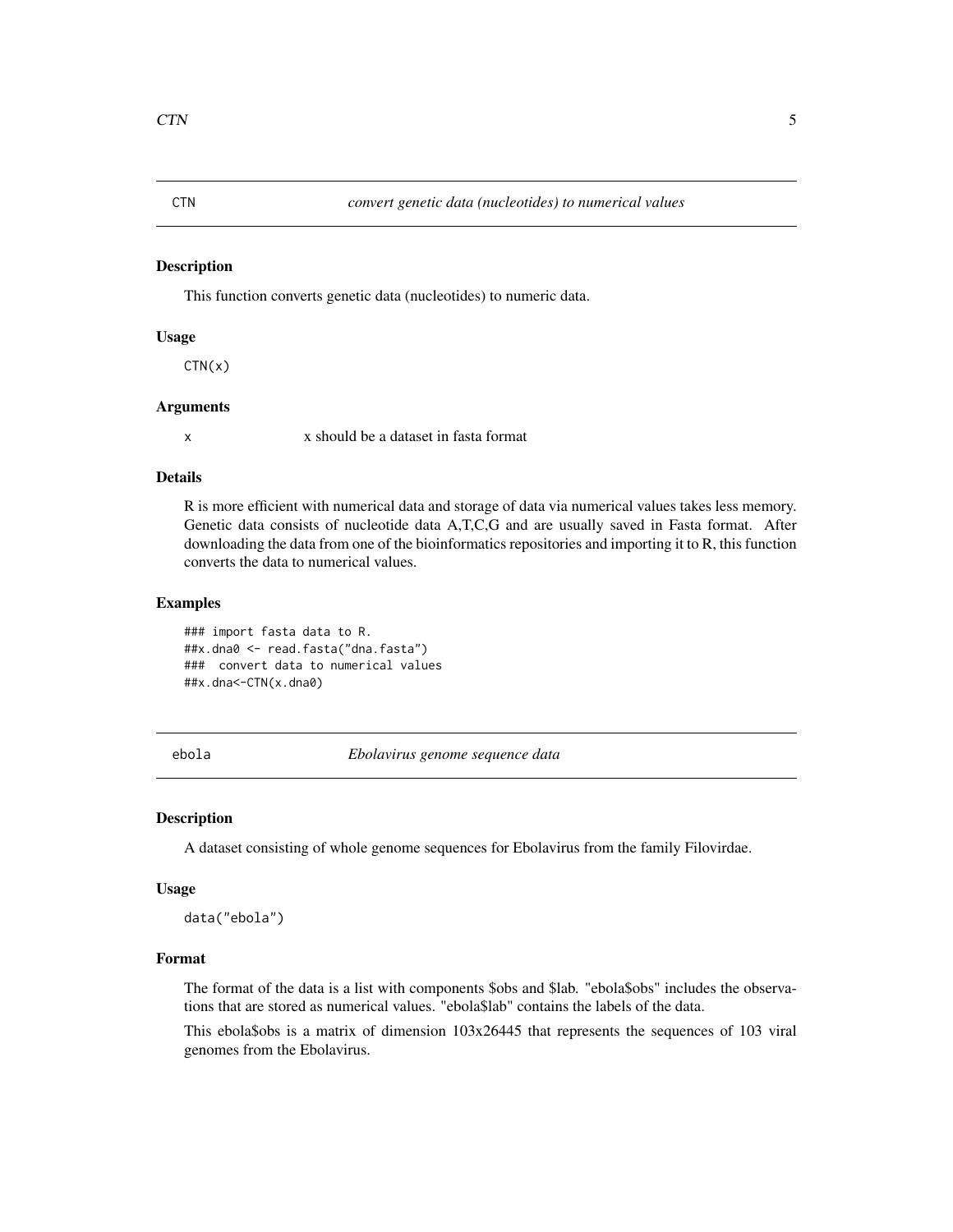#### <span id="page-5-0"></span>Details

This data includes whole genome sequences of viruses belonging to the Ebolavirus. Ebolavirus is a subfamily of the Filovirdae family of viruses. The data is downloaded from ViPR, [http:](http://www.viprbrc.org) [//www.viprbrc.org](http://www.viprbrc.org), and are aligned using "MAFFT", see Katoh et a. (2013), and saved in "ebola". Ebolavirus subdivides into five species: Bundibugyo virus (Bun), Reston ebolavirus (Res), Sudan ebolavirus (Sud), Tai Forest ebolavirus (Tai), and Zaire ebolavirus (Zai). The hosts are human, monkey, swine, guinea pig, mouse, and bat (denoted hum, mon, swi, gpi, mou, bat, respectively, in our dataset). The ebola\$lab in the example show the labels, the combination of species and host.

#### References

Katoh, K., and D.M. Standley (2013). MAFFT multiple sequence alignment software version 7: improvements in performance and usability. Molecular biology and evolution, 30(4), 772-780.

Pickett, BE et al. (2012). ViPR: an open bioinformatics database and analysis resource for virology research. Nucleic Acids Research 40: D593-8.

#### Examples

```
### load Ebolavirus data
#data("ebola")
```
enhcHi *Performs ensemble hierarchical clustering for high dimensional categorical data*

#### Description

This function performs an ensemble hierarchical clustering of high dimensional categorical data (p » n).

#### Usage

```
enhcHi(data, En=100, len=c(2,10), type=2)
```
#### **Arguments**

| data | A nxp data matrix of data frame; n is the number of observations and p is the<br>number of features or dimensions.                                                                            |
|------|-----------------------------------------------------------------------------------------------------------------------------------------------------------------------------------------------|
| En   | Number of clusterings to include in the ensemble, i.e., cardinality of the ensem-<br>ble.                                                                                                     |
| len  | Range of sizes of clusterings (i.e., number of clusters) to run and ensemble.                                                                                                                 |
| type | Numeric indicator of single bootstrap (type=1) or double bootstrap (type=2) for<br>selecting subsets of variables to include in each clustering within the ensemble.<br>The default is type=2 |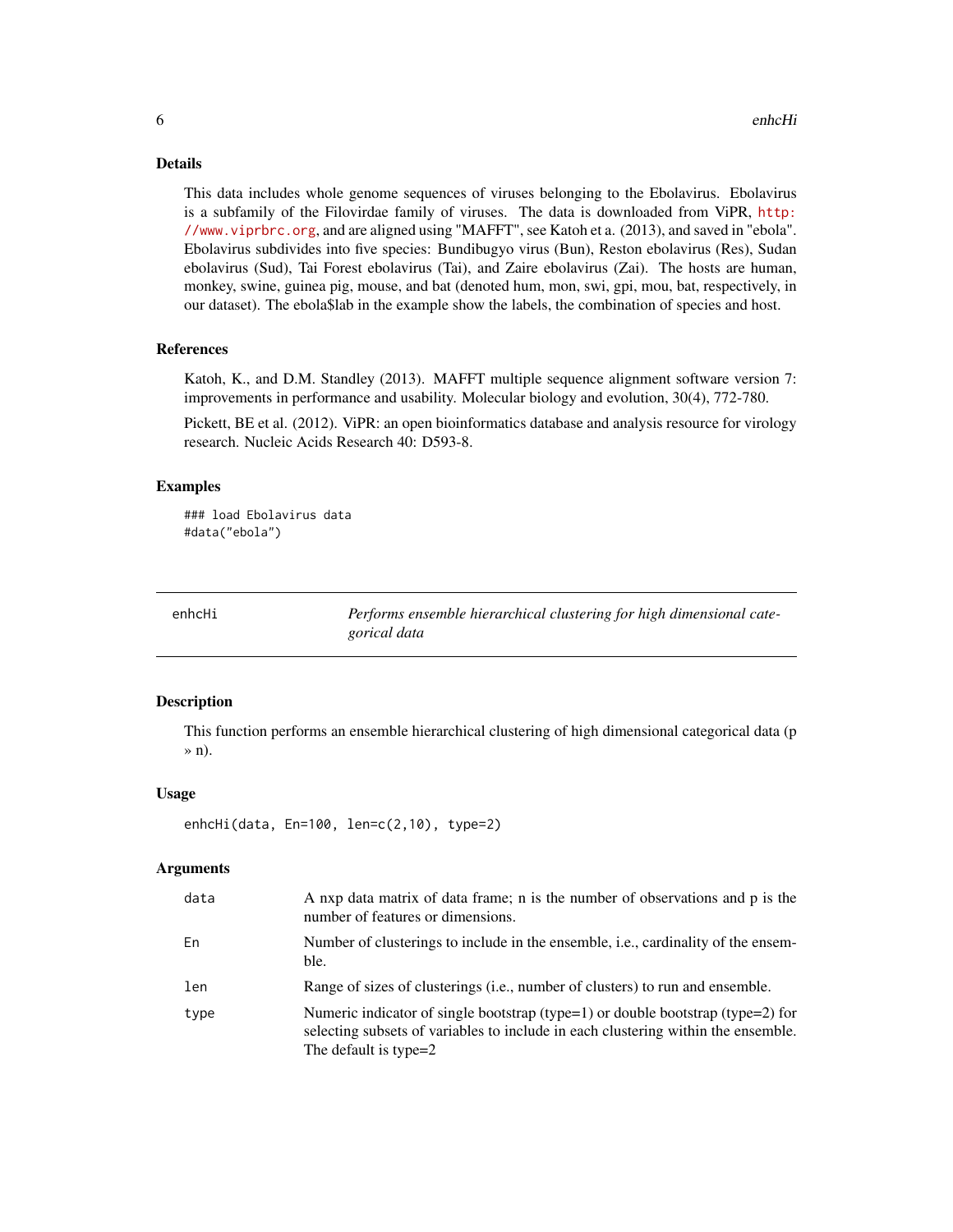#### <span id="page-6-0"></span>EnsCat 7

#### References

Amiri, S., Clarke, B., and Clarke, J. (2015). Clustering categorical data via ensembling dissimilarity matrices. arXiv preprint arXiv:1506.07930.

#### Examples

```
#data("rhabdodata")
### The following code generates the dissimilary matrix of sequence data stored in alphadata
### The ensemble has 100 member clusterings, and the number of clusters in each clustering
### is generated randomly from a discrete uniform on (2,10). A double bootstrap procedure is
### used to select a subset of variables for each clustering.
#ens<-enhcHi(rhabdodata$dat,En=100,len=c(2,10), type=2)
### Calculate the hamming distance
#dis0<-hammingD(ens)
### Save as distance format
#REDIST<-as.dist(dis0)
#hc0 <- hclust(REDIST,method = "average")
#plot(hc0,label=rhabdodata$lab,hang =-1)
```

| ſ<br>н.<br>n |  |
|--------------|--|
|--------------|--|

This package includes several methods that can be used to cluster cat*egorical data.*

#### Description

EnsCat implements several methods for clustering of categorical data.

#### Details

| Package: EnsCat |                                                              |
|-----------------|--------------------------------------------------------------|
| Type: Package   |                                                              |
| Version: 1.1    |                                                              |
|                 | Date: 2017-01-29                                             |
|                 | License: $>=$ GPL-2                                          |
| URL:            | https://github.com/jlp2duke/EnsCat/wiki/How-To-with-Examples |

#### Author(s)

Maintainer: Saeid Amiri <saeid.amiri1@gmail.com>

#### References

Amiri, S., Clarke, B., and Clarke, J. (2015). Clustering categorical data via ensembling dissimilarity matrices. arXiv preprint arXiv:1506.07930.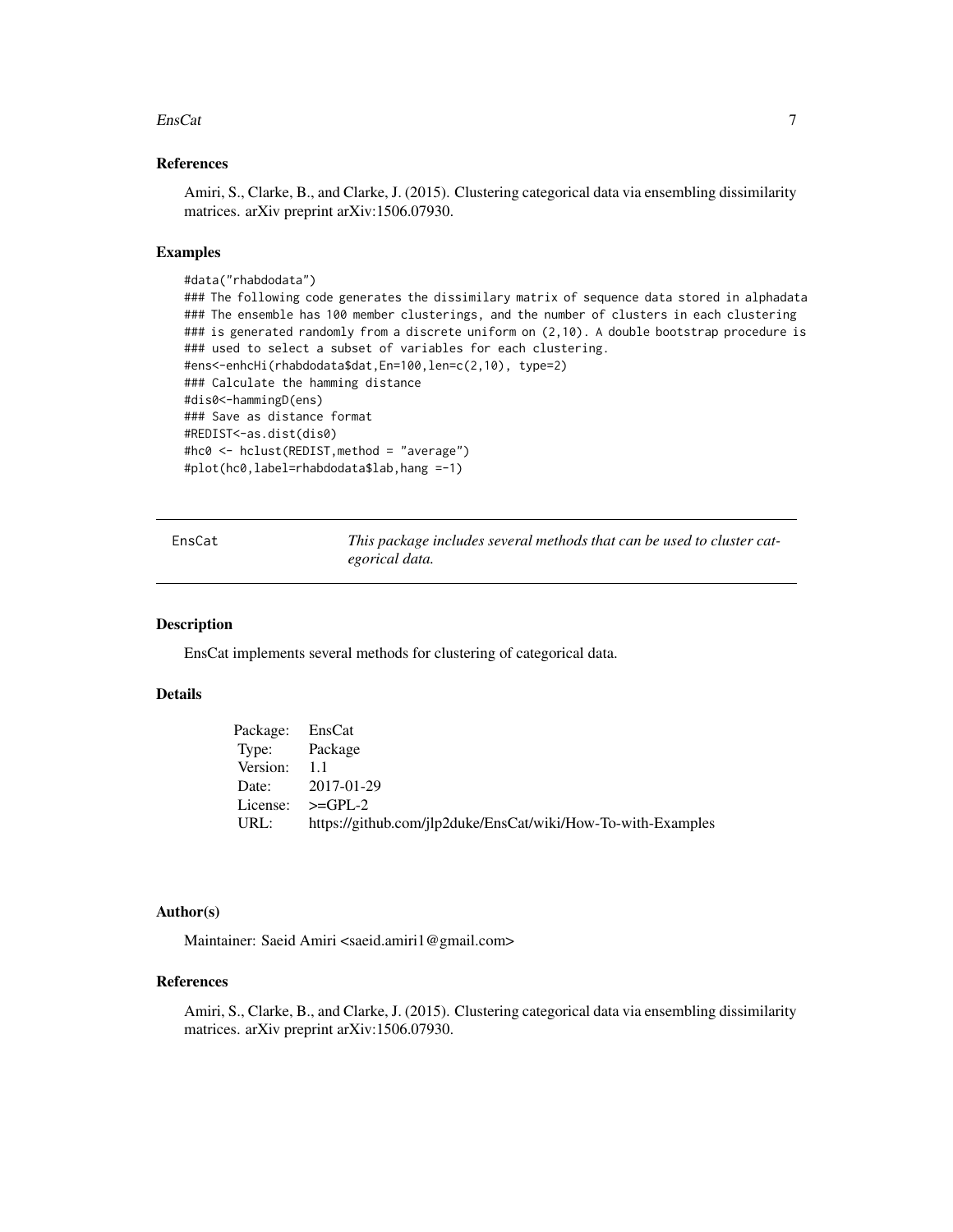<span id="page-7-0"></span>

This function provides two different plotting options for either a dendro object or an object that can be coerced to class dendro, using the function ggdendrogram from the package ggdendro

#### Usage

 $ggdplot(hc, lab = NULL, ptype = 1, title = NULL, ...)$ 

#### Arguments

| hc       | Either a dendro object or an object that can be coerced to class dendro using the<br>dendro_data function, i.e. objects of class dendrogram, helust or tree                                                                                  |
|----------|----------------------------------------------------------------------------------------------------------------------------------------------------------------------------------------------------------------------------------------------|
| lab      | A character vector of labels for the leaves of the tree. By default labels in hc are<br>used.                                                                                                                                                |
| ptype    | A numeric indicator of the type of plot desired. If ptype==1, the plot is rotated<br>by 90 degrees, the theme is blank, and the title is plotted. If ptype!=1, the plot<br>is rotated by 90 degrees, and the background is a grayscale grid. |
| title    | A character label for the title of the plot. Only used if ptype!=1.                                                                                                                                                                          |
| $\cdots$ | other parameters passed to geom_text                                                                                                                                                                                                         |

#### Details

Given either a dendro object or an object that can be coerced to class dendro, this is a convenience function for plotting. For an object of type dendro, if ptype==1, the function executes the equivalent of

```
ggdendrogram(hcdata, rotate=TRUE, size=2) + labs(title="Dendrogram in ggplot2")
```
If ptype!=1, the function executes the equivalent of

ggdendrogram(hcdata, rotate = TRUE, theme\_dendro = FALSE)

Objects that are not of class dendro are coerced to class dendro prior to plotting.

#### Value

A [ggplot](#page-0-0) object

```
library(ggplot2)
hc <- hclust(dist(USArrests), "ave")
p<-ggdplot(hc, ptype=2)
```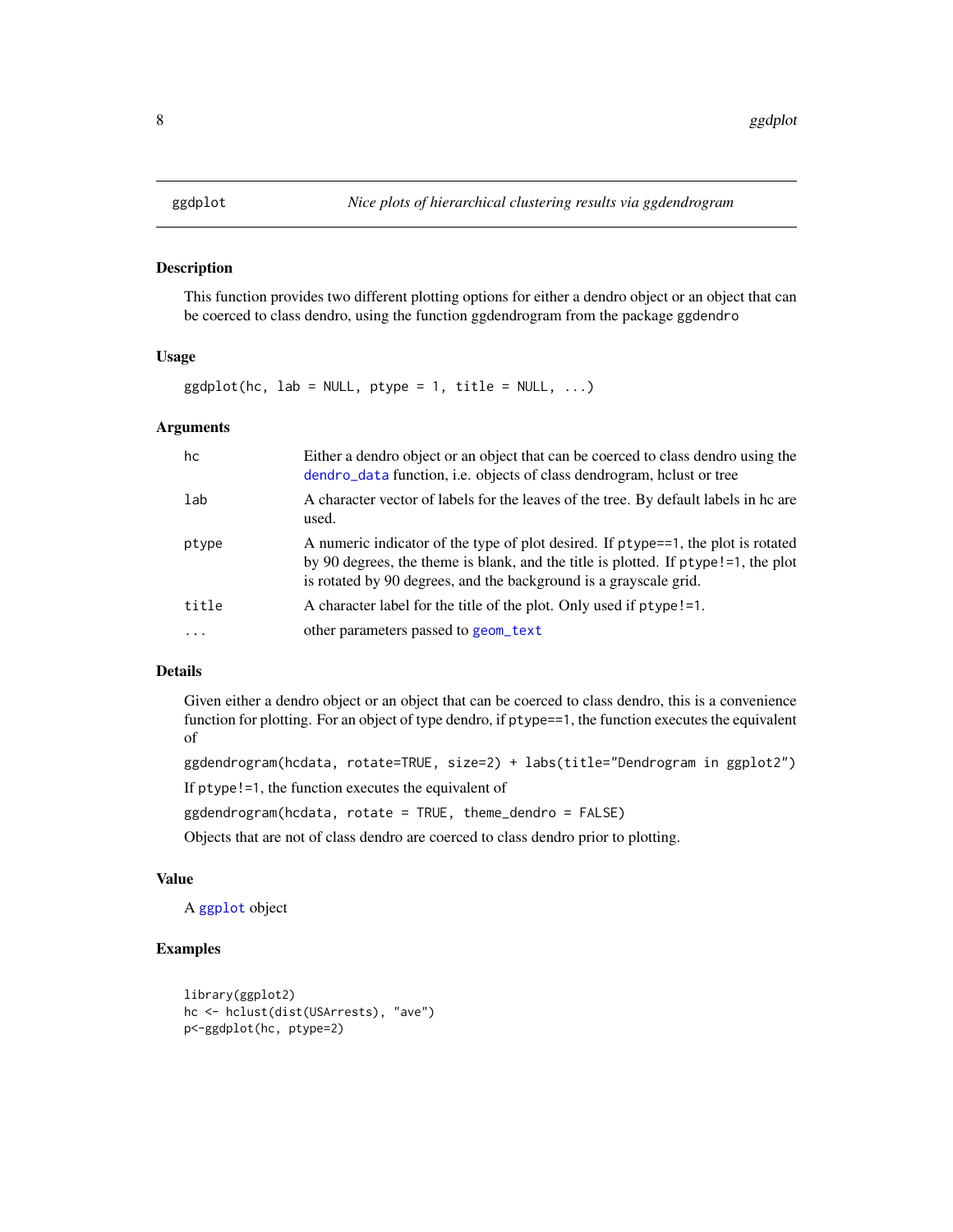<span id="page-8-0"></span>Hamming distance is defined on categorical vectors. It counts the number of times the coordinates in two data vectors differ, or the number of substitutions required to convert one data vector into the other. Here the Hamming distance is normalized, so the result is the number of coordinates that differ divided by the vector length.

#### Usage

hammingD(dat)

#### Arguments

dat dat should be a matrix or data frame of data. n is the number of observations (rows) and p is the number of dimensions (columns).

#### Details

This function calculates the Hamming distance (normalized) between rows of the input data.

#### Value

The result is a nxn matrix whose  $(i,j)$  element is the Hamming distance between rows i and j

#### See Also

See Also as [alphadata,](#page-1-1)

```
### The running is time consuming
### Run hamming distance
#dis0<-hammingD(alphadata)
### Save as distance format
#REDIST<-as.dist(dis0)
### Run a hierarchical clustering using average linkage
#hc0 <- hclust(REDIST,method = "average")
### plot the dendrogram
#plot(hc0,label=xlab1,hang =-1)
```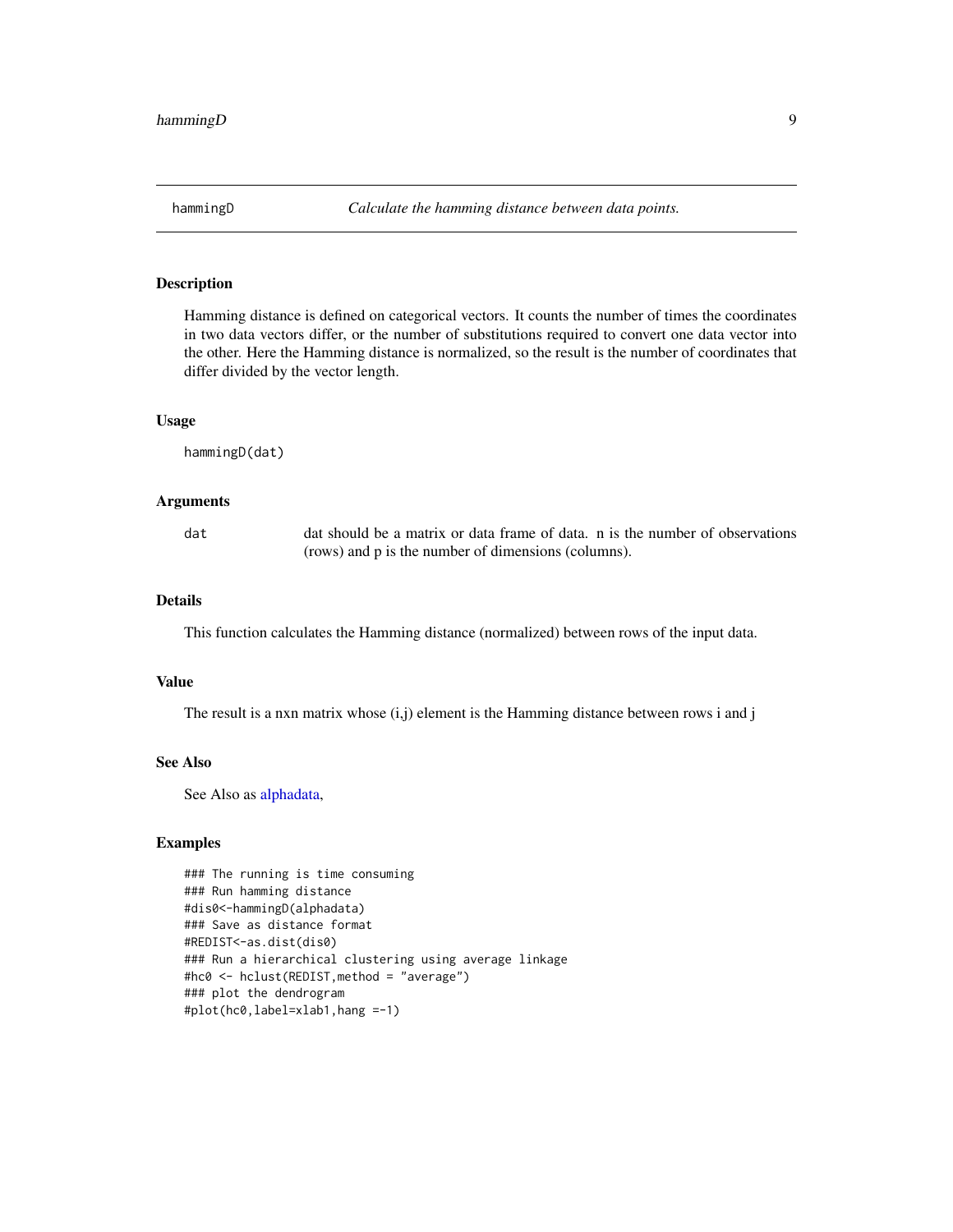<span id="page-9-0"></span>

This function runs Kmodes. The user must choose the number of clusters and the initial modes.

#### Usage

kmodes(data, k, k2)

#### Arguments

| data           | data should be a matrix or data frame, columns include the variables. |
|----------------|-----------------------------------------------------------------------|
| k              | number of clusters                                                    |
| k <sub>2</sub> | set of initial modes; indices of data points                          |

#### Details

This function clusters the rows of the data.

#### References

Huang, Z. (1998). Extensions to the v-means Algorithm for Clustering Large Data Sets with Categorical Values, Data Mining and Knowledge Discovery, 2, 283-304.

#### Examples

```
data("zoo")
### Run Kmodes on zoo data with 7 clusters and the first seventh observations as initial modes
kmodes(zoo$obs,k=7,1:7)
### Run Kmodes with seven random initial modes selected from data points
kmodes(zoo$obs,k=7,sort(sample(dim(zoo$obs)[1],7)))
```

| lympho |  |
|--------|--|
|--------|--|

lympho *Lymphography domian (lympho) data*

#### Description

Classification data set from the UCI Machine Learning Repository

#### Usage

data("cancer")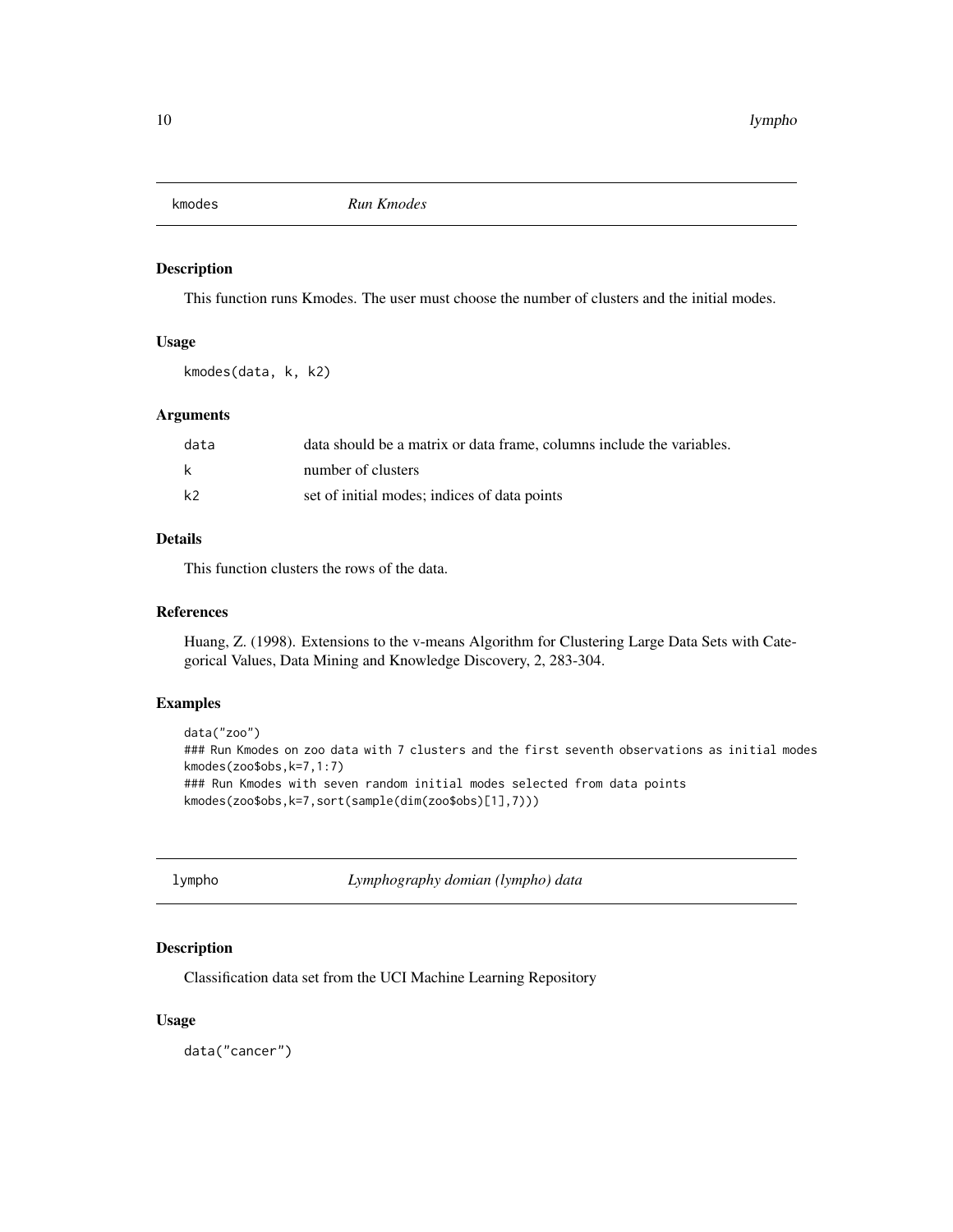#### <span id="page-10-0"></span> $mush$  and  $l1$

#### Format

The format of the data is a list with components \$obs and \$lab. "lympho\$obs" includes the observations that are stored as numerical values. "lympho\$lab" contains the labels of the data.

#### Details

A simple classification data set containing 18 attributes with 148 observations. Since the true labels are known, this data can be used to evaluate clustering methods.

#### Source

Lichman, M. (2013). UCI Machine Learning Repository [http://archive.ics.uci.edu/ml]. Irvine, CA: University of California, School of Information and Computer Science.

<https://archive.ics.uci.edu/ml/datasets/Lymphography>

#### Examples

data(lympho)

mush *Mushroom data*

#### Description

Classification data set from the UCI Machine Learning Repository

#### Usage

data("mush")

#### Format

The format of the data is a list with components \$obs and \$lab. "mush\$obs" includes the observations that are stored as numerical values. "mush\$lab" contains the labels of the data.

#### Details

A simple classification data set containing 22 attributes with 8124 observations, because the dataset is large, we only used the last 400 observations in our analysis. Since the true labels are known, this data can be used to evaluate clustering methods.

#### Source

Lichman, M. (2013). UCI Machine Learning Repository [http://archive.ics.uci.edu/ml]. Irvine, CA: University of California, School of Information and Computer Science.

<https://archive.ics.uci.edu/ml/datasets/Mushroom>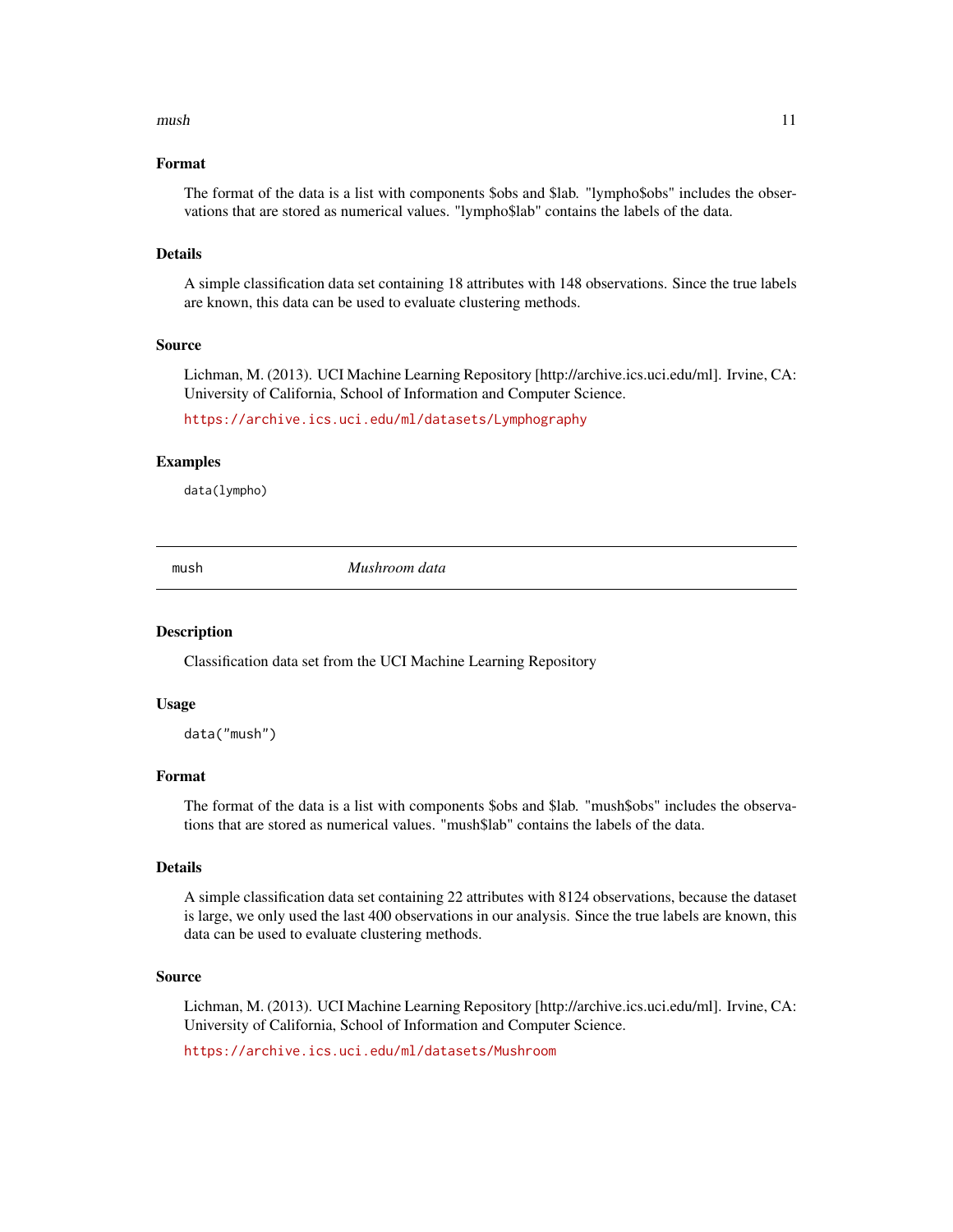12 rhabdodata and the set of the set of the set of the set of the set of the set of the set of the set of the set of the set of the set of the set of the set of the set of the set of the set of the set of the set of the se

#### Examples

data(mush)

rhabdodata *Rhabdoviridae virus genome sequence data*

#### Description

This dataset consists of whole genome sequences of viruses from the Family Rhabdoviridae.

#### Usage

data("rhabdodata")

#### Format

The format of the data is a list with components \$dat and \$lab. The components dat includes a matrix of dimension 53x26035 that represents the sequences of 53 viral genomes from the family Rhabdoviridae. The component lab includes labels for each sample that include abbreviations of the relevant genus and viral host.

#### Details

This data includes whole genome sequences of viruses belonging to the subfamily Rhabdoviridae. Rhabdoviridae is a family of viruses with single-stranded RNA genomes that are able to infect a wide variety of hosts, both plants and animals. cause diseases in humans and animals. The data is downloaded from ViPR, <http://www.viprbrc.org>, and are aligned using "MAFFT", see Katoh et a. (2013), and saved in "rhabdodata". Rhabdoviridae has twelve genera of which nine are repesented here: Cytorhabdovirus, Ephemerovirus, Novirhabdovirus, Nucleorhabdovirus, Perhabdovirus, Sigmavirus, Sprivivirus, Tibrovirus, and Tupavirus. The viruses were collected from different hosts, namely, Alfalfa, Cattle, Drosophila, Eel, Fish, Garlic, Midge, Mosquito, Eggplant, Taro, Trout, and Unknown.

#### References

Katoh, K., and D.M. Standley (2013). MAFFT multiple sequence alignment software version 7: improvements in performance and usability. Molecular biology and evolution, 30(4), 772-780.

Pickett, BE et al. (2012). ViPR: an open bioinformatics database and analysis resource for virology research. Nucleic Acids Research 40: D593-8.

```
### load Rhabdoviridae data
data("rhabdodata")
### the following codes define the labels of the data by genera and host.
dim(rhabdodata$dat)
#[1] 53 26035
```
<span id="page-11-0"></span>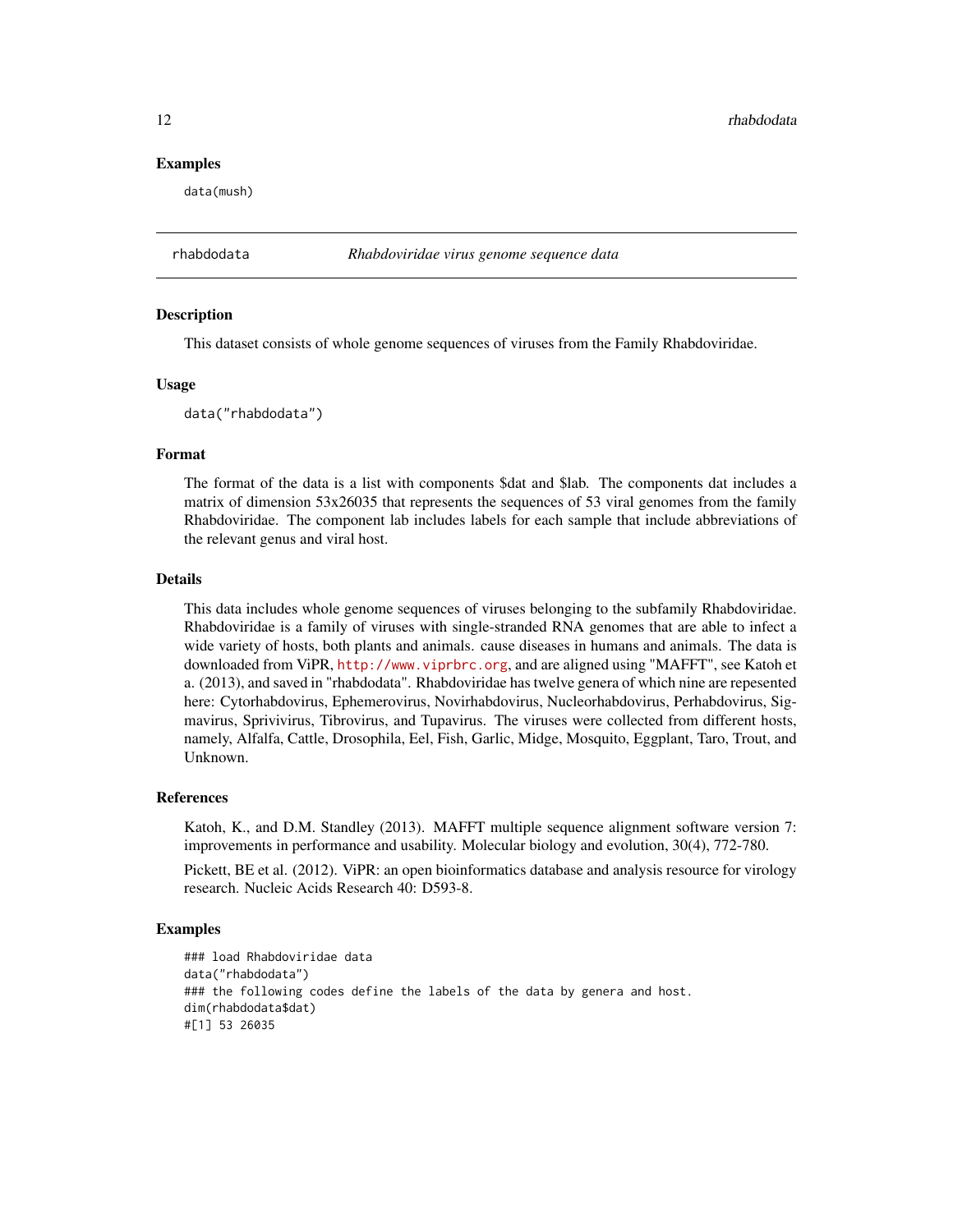<span id="page-12-0"></span>

Classification data set from the UCI Machine Learning Repository

#### Usage

data("soybean")

#### Format

The format of the data is a list with components \$obs and \$lab. "soybean\$obs" includes the observations that are stored as numerical values. "soybean\$lab" contains the labels of the data.

#### Details

A simple classification data set containing 35 attributes with 47 observations. Since the true labels are known, this data can be used to evaluate clustering methods.

#### Source

Lichman, M. (2013). UCI Machine Learning Repository [http://archive.ics.uci.edu/ml]. Irvine, CA: University of California, School of Information and Computer Science.

[https://archive.ics.uci.edu/ml/datasets/Soybean+\(Small\)](https://archive.ics.uci.edu/ml/datasets/Soybean+(Small))

#### Examples

data(soybean)

tangle *Generate a tanglegram from two hierarchical clusterings of a data set*

#### Description

This function generates a tanglegram of two different hierarchical clusterings of the same dataset. This is essentially a convenience wrapper for the function [tanglegram](#page-0-0) in the package dendextend; see Galili (2015).

#### Usage

tangle(hc0, hc1)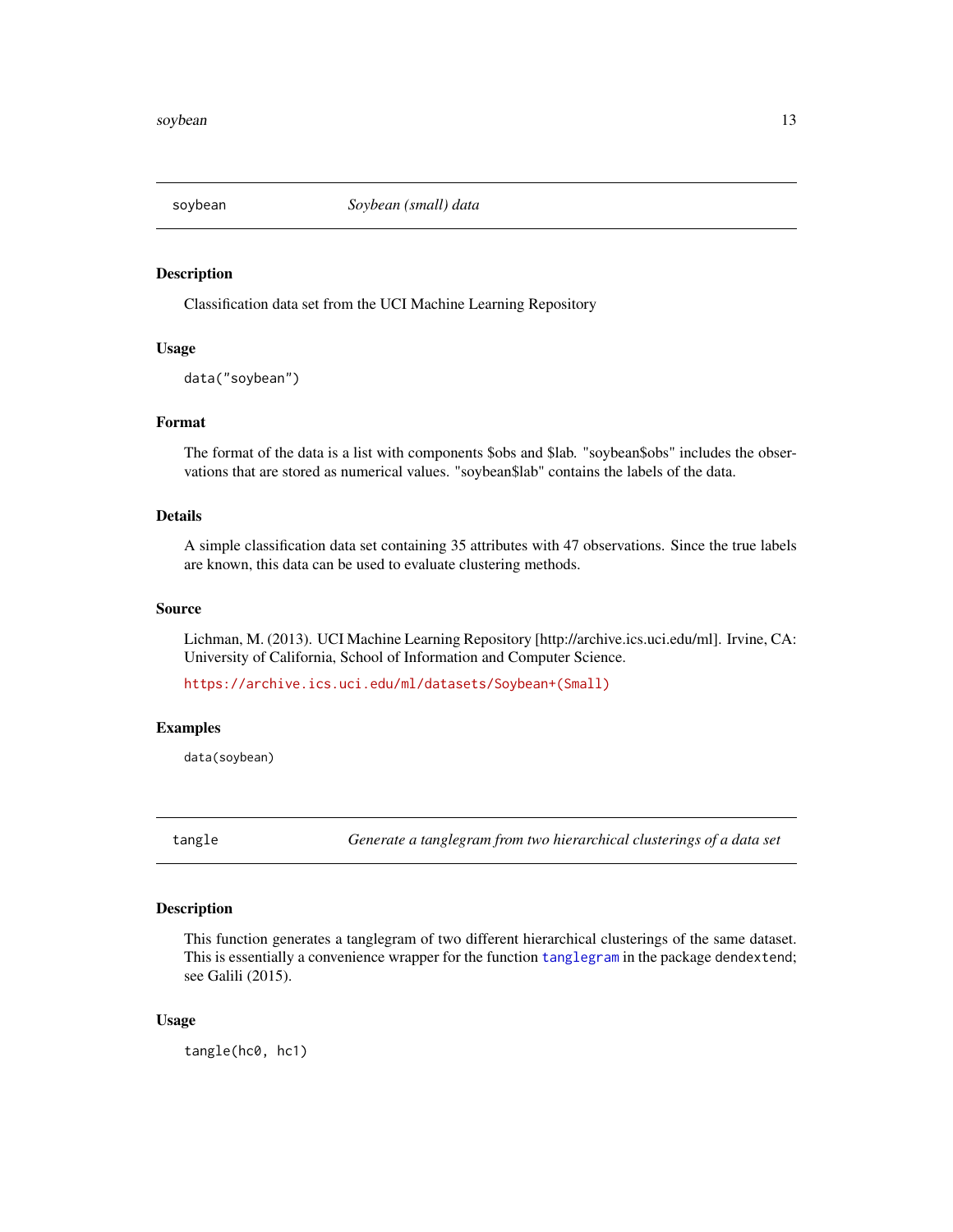<span id="page-13-0"></span>14 tangle

#### Arguments

| hc0 | An object that can be coerced to a dendrogram, e.g., an object from heliust.<br>This object will be plotted on the left side of the tanglegram.  |
|-----|--------------------------------------------------------------------------------------------------------------------------------------------------|
| hc1 | An object that can be coerced to a dendrogram, e.g., an object from holiest.<br>This object will be plotted on the right side of the tanglegram. |

### Details

This function is a convenience wrapper for the function [tanglegram](#page-0-0) in the R package dendextend; see <http://cran.at.r-project.org/web/packages/dendextend/>. A tanglegram is used to visualize the similarities and differences between two different hierarchical clusterings of the same dataset.

#### Value

An invisible [dendlist](#page-0-0), with two trees after being modified during the creation of the tanglegram

#### References

<https://cran.r-project.org/package=dendextend>, <https://github.com/talgalili/dendextend/>, <http://www.r-statistics.com/tag/dendextend/>, [http://bioinformatics.oxfordjournals](http://bioinformatics.oxfordjournals.org/content/31/22/3718). [org/content/31/22/3718](http://bioinformatics.oxfordjournals.org/content/31/22/3718) al Galili (2015). dendextend: an R package for visualizing, adjusting, and comparing trees of hierarchical clustering. Bioinformatics. doi:10.1093/bioinformatics/btv428

#### See Also

#### [tanglegram](#page-0-0)

```
##---- Should be DIRECTLY executable !! ----
##-- ==> Define data, use random,
##--or do help(data=index) for the standard data sets.
## The function is currently defined as
function (hc0, hc1)
{
   hcd0 <- as.dendrogram(hc0)
   hcd1 <- as.dendrogram(hc1)
   hcd0 <- match_order_by_labels(hcd0, hcd1)
   dends_0_1 <- dendlist(hcd0, hcd1)
   t <- tanglegram(dends_0_1)
    t
 }
```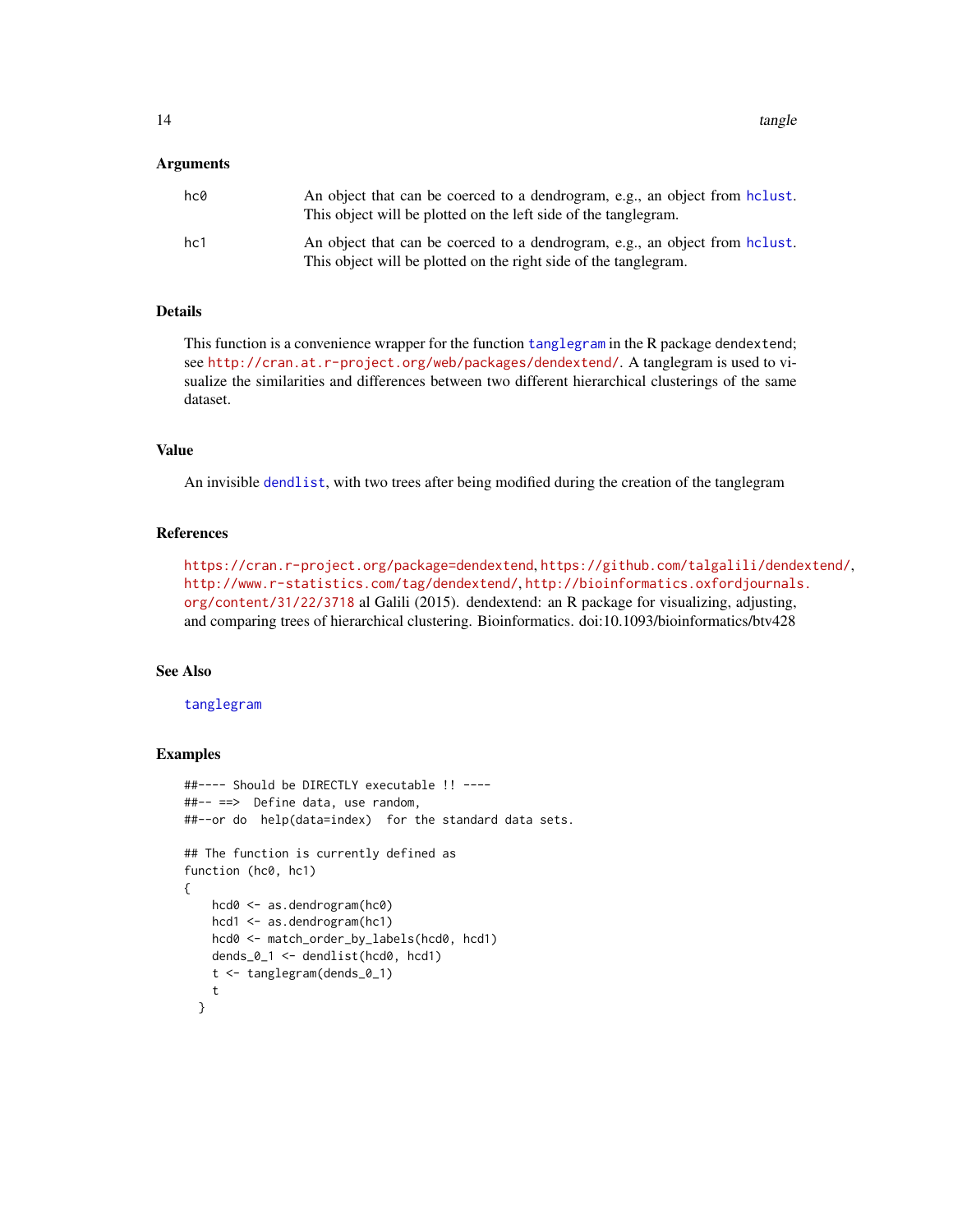<span id="page-14-0"></span>

This dataset includes 10 categorical variables that describe U.S. flag privately owned merchant fleet vessels, based on data provided by the United Stated Department of Transportation Maritime Administration (MARAD).

#### Usage

data("USFlag")

#### Format

The format of the data is a list with components \$lab and \$obs. The component \$lab contains a categorical indicator of Ship Type (see below). The component \$obs includes a matrix of dimension 170x10 that contains categorical data on 170 United States flag privately owned merchant fleet vessels. The columns are as follows:

Ship.Type a categorical variable with 5 levels, Containership [1], Dry Bulk [2], General Cargo [3], Ro-Ro [4], and Tanker [5], indicating the ship type. This is identical to \$lab.

Gross.Tonnage a categorical variable with 6 levels, <20000GT [1], 20000-40000GT [2], 40000- 60000GT [3], 60000-80000GT [4],80000-100000GT [5], >100000GT [6], indicating the ship gross tonnage

Deadweight a categorical variable with 6 levels, <20000DWT [1], 20000-40000DWT [2], 40000- 60000DWT [3], 60000-100000DWT [4], 100000-140000DWT [5], >140000DWT [6], indicating the ship deadweight

Year.Built a categorical variable with 6 levels, <1960 [1], 1961-1980 [2], 1981-1990 [3], 1991-2000 [4], 2001-2010 [5], and >2010 [6], indicating the year of completion of ship construction

Operator a categorical variable with 49 levels indicating the operator of the ship

MSP a binary variable indicating whether the ship is [1] or is not [0] part of the maritime security program

VISA a binary variable indicating whether the ship is [1] or is not [0] part of the Voluntary Intermodal Sealift Agreement

VTA a binary variable indicating whether the ship is [1] or is not [0] part of the Voluntary Tanker Agreement

Jones.Act.Eligible a binary variable indicating whether the ship is [1] or is not [0] Jones Act Eligible. These vessels are eligible to participate in domestic trade. Jones Act eligible vessels are built in the United States, owned by United States citizens and crewed by U.S. Mariners

Militarily.Useful a binary variable indicating whether the ship is [1] or is not [0] considered a militarily useful sealift vessel

For more information on these definitions please see IHS Maritime, Sea-Web. www.sea-web.com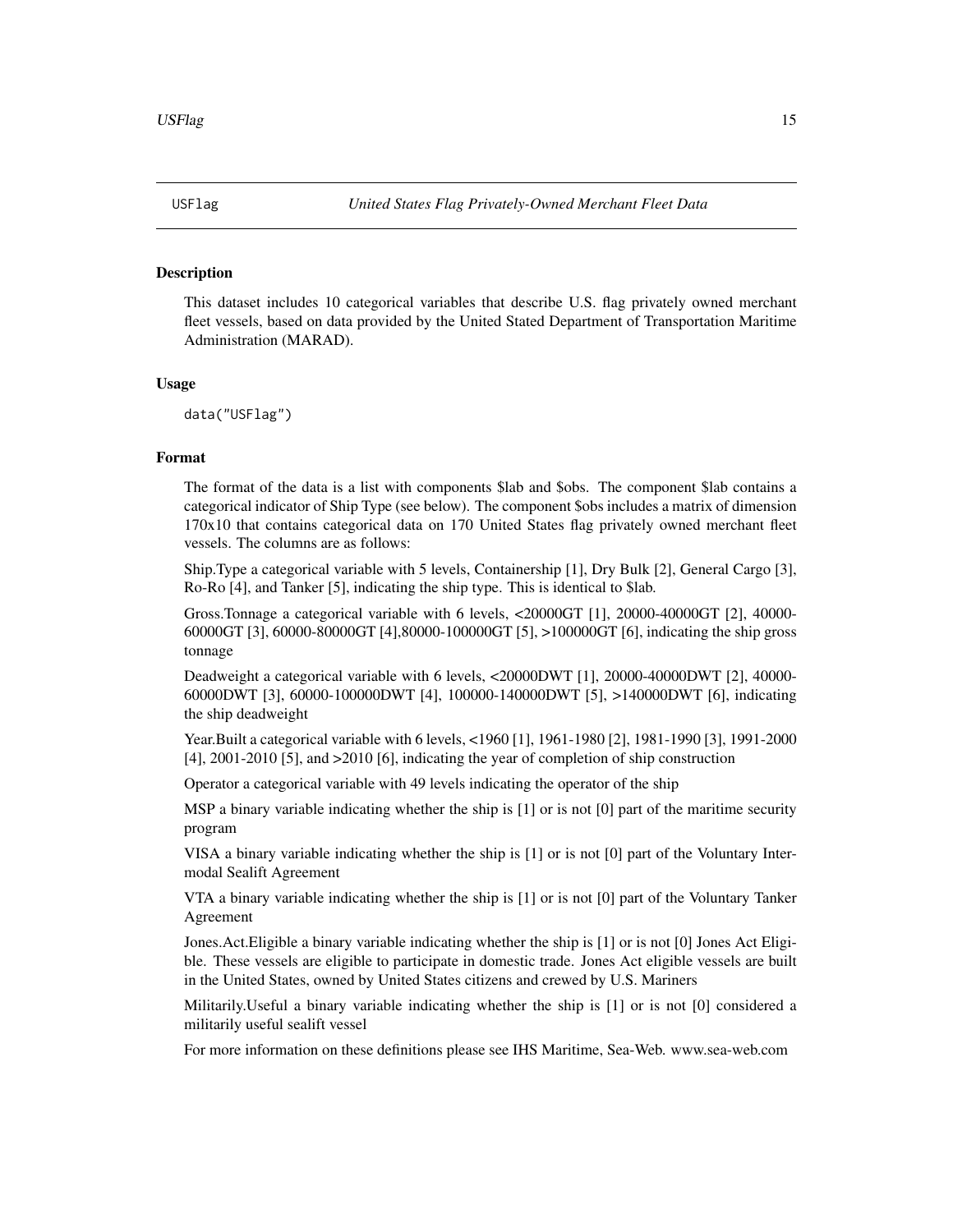#### Details

This data includes categorical variables that describe U.S. flag privately owned merchant fleet vessels. Information is provided only for oceangoing, self-propelled, cargo-carrying vessels of 1,000 gross tons and above. These data are based on information from the U.S. Department of Transportation Maritime Administration (MARAD) as of 3/3/2015, obtained from the MARAD Open Data Portal (http://www.marad.dot.gov/resources/data-statistics/).

#### Source

United States Maritime Administration (MARAD) Open Data Portal. http://www.marad.dot.gov/resources/datastatistics/

#### Examples

```
### load USFlag maritime data
data("USFlag")
### the following codes define the labels of the data by genera and host.
dim(USFlag$obs)
#[1] 170 10
length(USFlag$lab)
#[1] 170
```
zoo *zoo data*

#### Description

Classification data set from the UCI Machine Learning Repository

#### Usage

data("zoo")

#### Format

The format of the data is a list with components \$obs and \$lab. "zoo\$obs" includes the observations that are stored as numerical values. "zoo\$lab" contains the labels of the data.

#### Details

A simple classification data set containing 17 Boolean-valued attributes with 101 observations. Since the true labels are known, this data can be used to evaluate clustering methods.

#### Source

Lichman, M. (2013). UCI Machine Learning Repository [http://archive.ics.uci.edu/ml]. Irvine, CA: University of California, School of Information and Computer Science.

<https://archive.ics.uci.edu/ml/datasets/Zoo>

<span id="page-15-0"></span>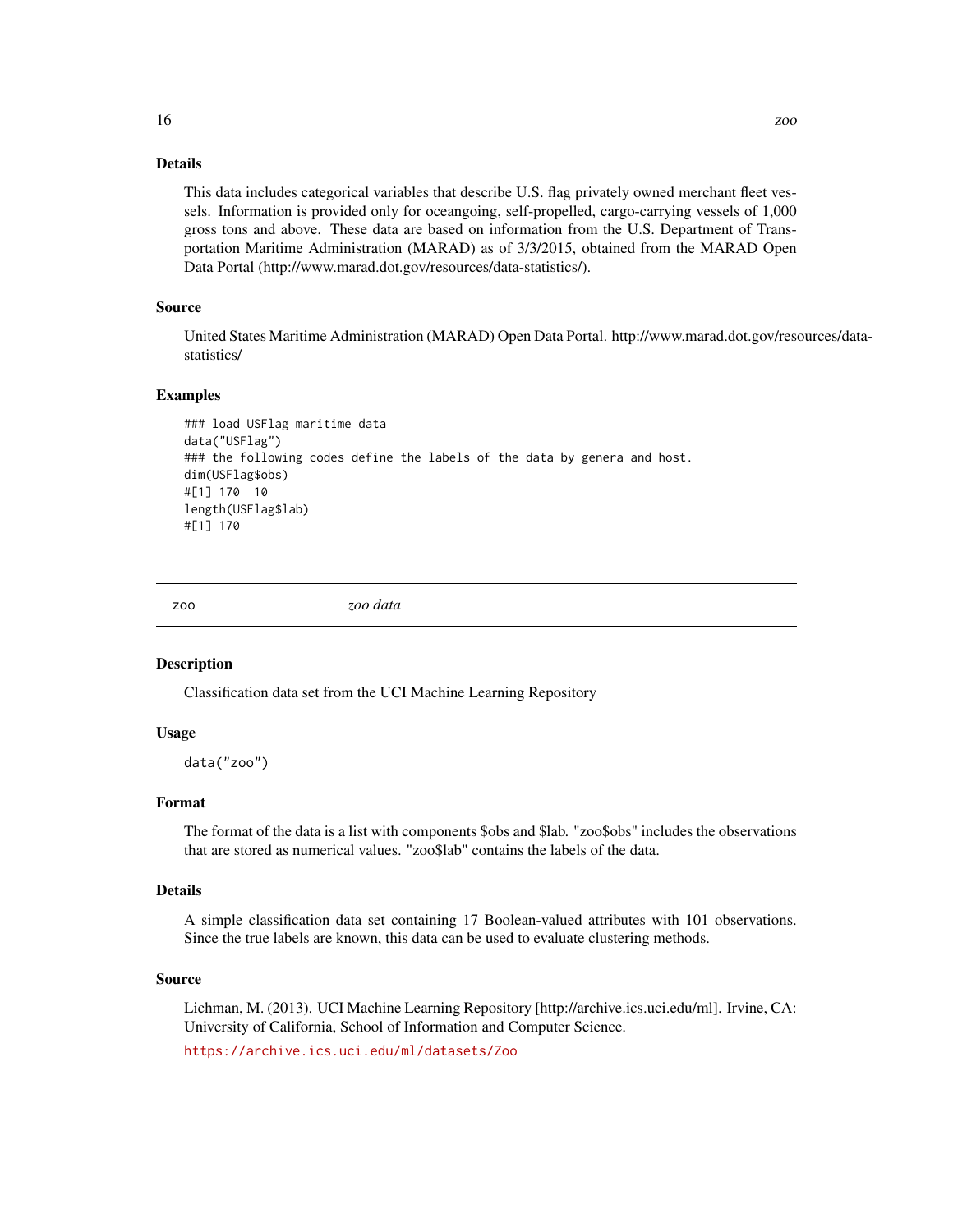zoo  $17$ 

### Examples

data(zoo)